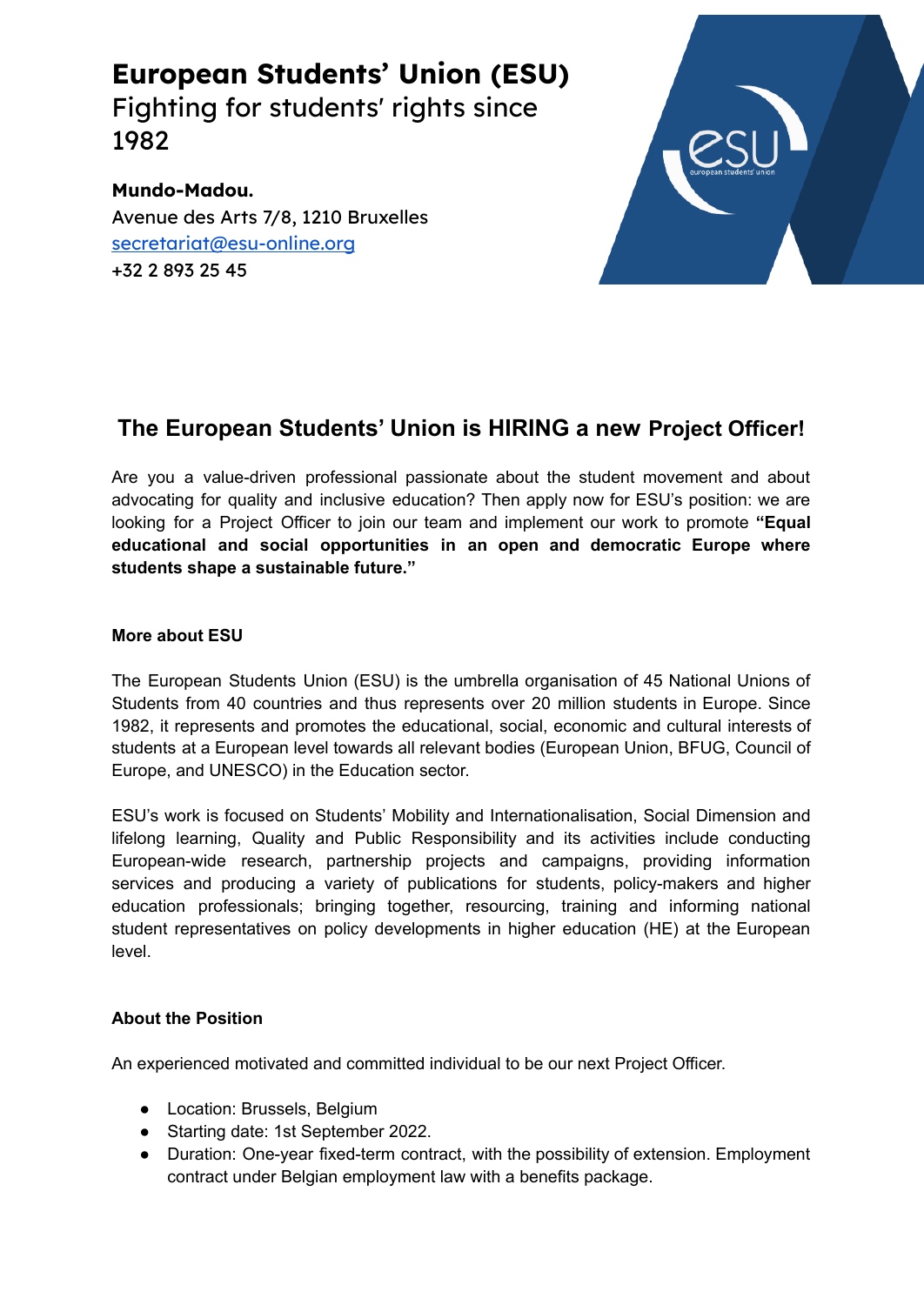- 2,000.00€ monthly gross salary, which will be commensurate with abilities and experience, plus legal benefits (transport, food vouchers, per diem during occasional travel, etc.).
- Flexibility about teleworking some days per week.

## **Specific Duties and Responsibilities**

In this role, you will:

- Working on the whole project's cycle (proposal writing, implementation and reporting);
- Coordinate and monitor the implementation of the projects under Erasmus+, CoE, EYF, and other funding streams;
- Handle the logistics and all procedures of the projects;
- Working on the project's budget and financial reporting;
- Coordinate and organise meetings, conferences, trainings and other project-related events, and prepare the necessary materials, including concept notes, reports, presentations, agendas and minutes;
- Acts as a liaison between project coordinators and other people involved in the projects;
- Regular reporting and communication with the donor institution(s) and/or managing authority.

The Secretariat of ESU is small, the workload varies according to project cycles, application and reporting periods, therefore project teams assist each other during times of higher workload.

## **Eligibility requirements and skills/abilities**

The skills and experience to do this job successfully include:

- Experience in working in project management for a minimum of two to three years.
- A person who is full of initiative, self-driven, curious, creative, flexible and results-oriented;
- Solid project life cycle understanding;
- Experience in coordinating and leading a project;
- Ability to communicate in a clear, concise, and compelling manner;
- Good understanding of the functioning of the EU institutions, EU's political priorities and main policies;
- Understanding of EU Programmes, especially those related to higher education and youth;
- Able to communicate information accurately and in a youth-friendly way;
- Strong ability to work independently and as part of a multidisciplinary team;
- Excellent organisational and time-management skills, and the ability to prioritise work, work under tight deadlines and pay attention to detail;
- Is an asset to have a background in youth or student organisation;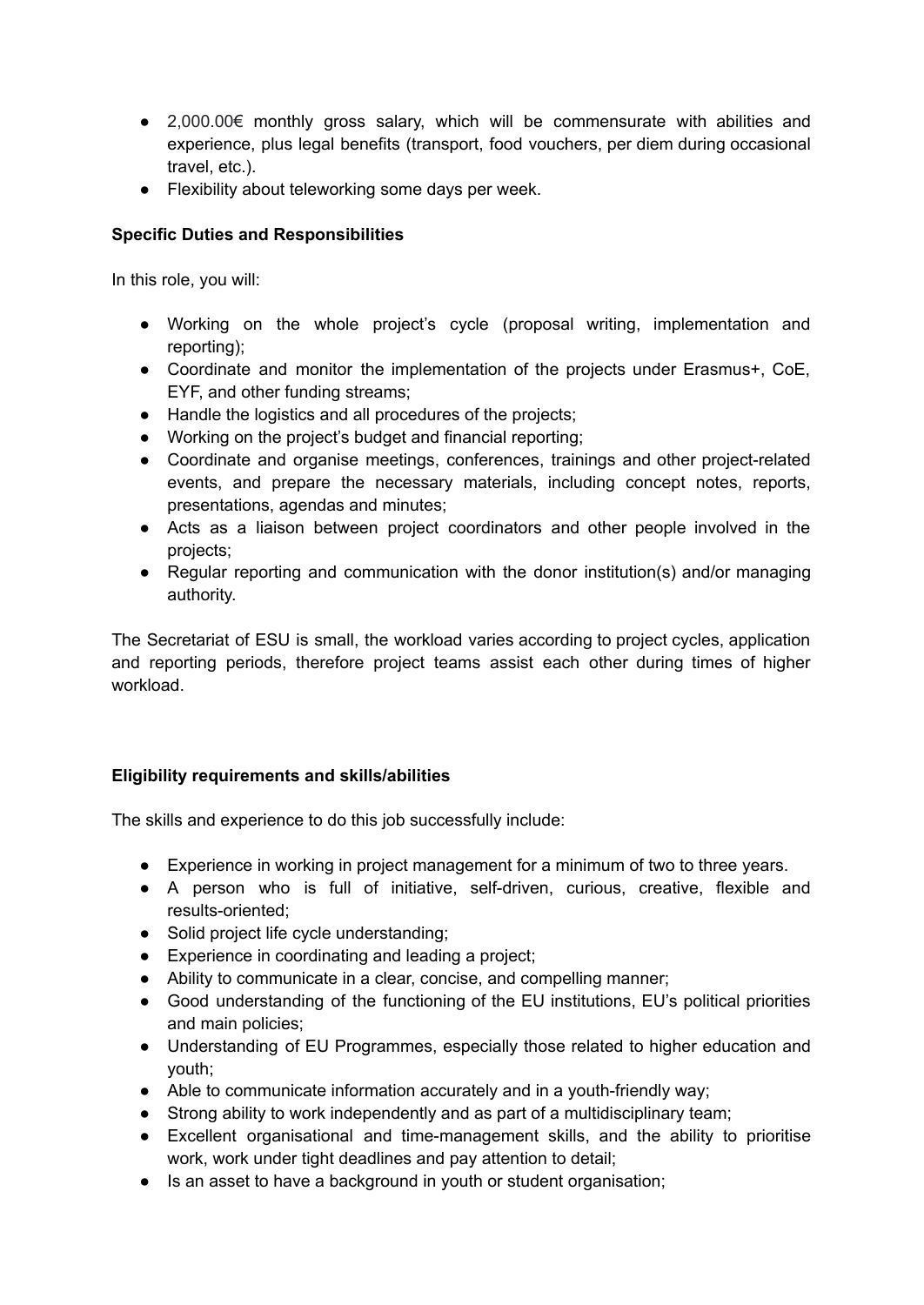- Good ICT skills (MS Office, MS Project, Google Drive, etc.);
- Proficiency in written and spoken English; knowledge of other languages is an assets.

The position might require travel in Europe several times during the year.

## **How to apply?**

ESU is committed to equality of opportunity and encourages applications from all qualified candidates regardless of sex, age, disability, gender identity, religion, or ethnicity.

If you are interested in applying for the position of Project Officer, please send an email to [jobs@esu-online.org](mailto:jobs@esu-online.org) with the subject line 'Project Officer – Your Name and Surname', including:

- Your CV (maximum 2 pages), Europass is better but not mandatory!
- And the application form (in pdf format).

Optional:

- Motivational letter explaining why you are interested in the position.
- A recommendation letter is an asset.

## **Deadline to apply and agenda:**

Only shortlisted candidates will be contacted to be invited to the following phases of the recruitment process, which will consist of a written assignment and one interview.

- ESU Secretariat must receive all applications by the 10th of June (CET)
- By the beginning of the third week of June, shortlisted candidates will be contacted and invited to an online or in-person interview.
- Decision and notification shall take place before the end of June.

The selected person would ideally start working in the Secretariat of ESU on the 1st of September 2022.

ESU is an equal opportunities employer, dedicated to inclusion and diversity.

## **Belgium & life in Brussels**

Belgium, a country in Western Europe, is known for medieval towns, and Renaissance architecture and as the headquarters of the European Union and NATO.